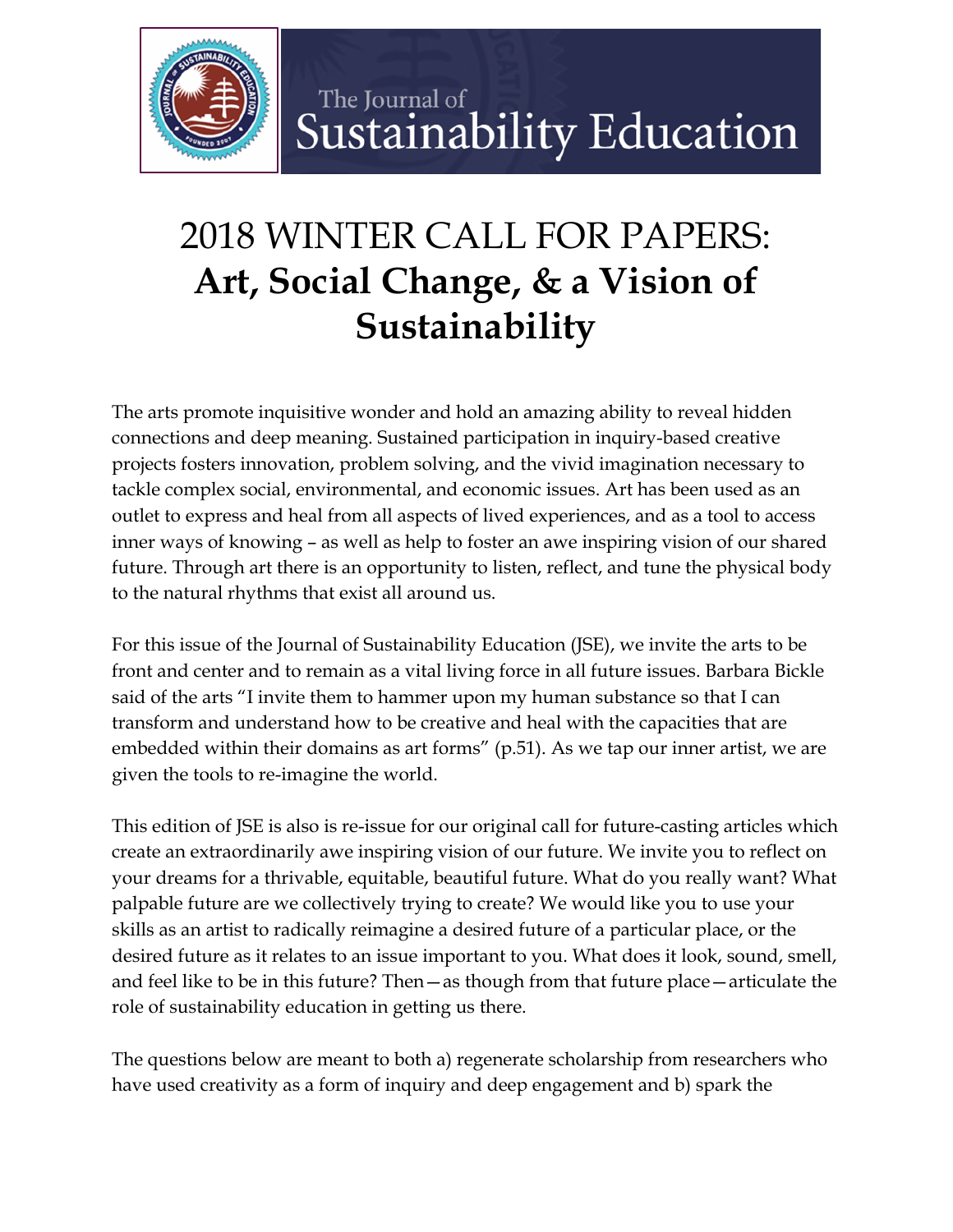imagination of those ready to get personal, be illogically imaginative, and leap-frog existing knowledge to land in territories as-yet-unexplored:

- A. A Call to Artists:
- 1. What are sustainability education scholars, community organizers, educators, artists, activists, and other creative beings doing to connect social justice, sustainability, and creative expression?
- 2. How have the arts informed your research, and how are your creative practices rooted in the earth?
- 3. How have arts-based research methods been applied in sustainability scholarship?
- 4. What does the future hold for artists who rely on government funding to keep their programs alive? What sustainable methods can we derive to ensure the future of the arts in sustainability education?
- B. A Call to Visionaries:
- 1. What is your aspirational vision for the future?
- 2. What is it that you want to move toward?
- 3. What does it look, sound, smell, and feel like to be in this future?
- 4. How did we learn to live in better balance with the natural life support systems of this planet?
- 5. What role did education play in inspiring people, young and old, to create systems that work for everyone?

The editors of this special issue ask these questions in an effort to stimulate research, reflection, theory development, visionary aspirations and discussion of praxis. We are particularly interested in artistic practices and how they connect to sustainability but even more so papers, images, poetry, performances, photographs, and practices that demonstrate transformation of the individual by art and ways the arts are essential to your ways of knowing and walking the earth today and in the future. We also seek relevant book and media reviews, editorial pieces, photo essays, multimedia pieces, case studies, and reflections on learning and practice.

## **Submission deadline: October 1, 2017 Expected publication date: February 1, 2018**

If you are interested in submitting work for this issue, please visit the JSE website (www.susted.org), and register as an author using the RATS (review and article tracking and submission) system (follow the link to RATS at the top of the JSE home